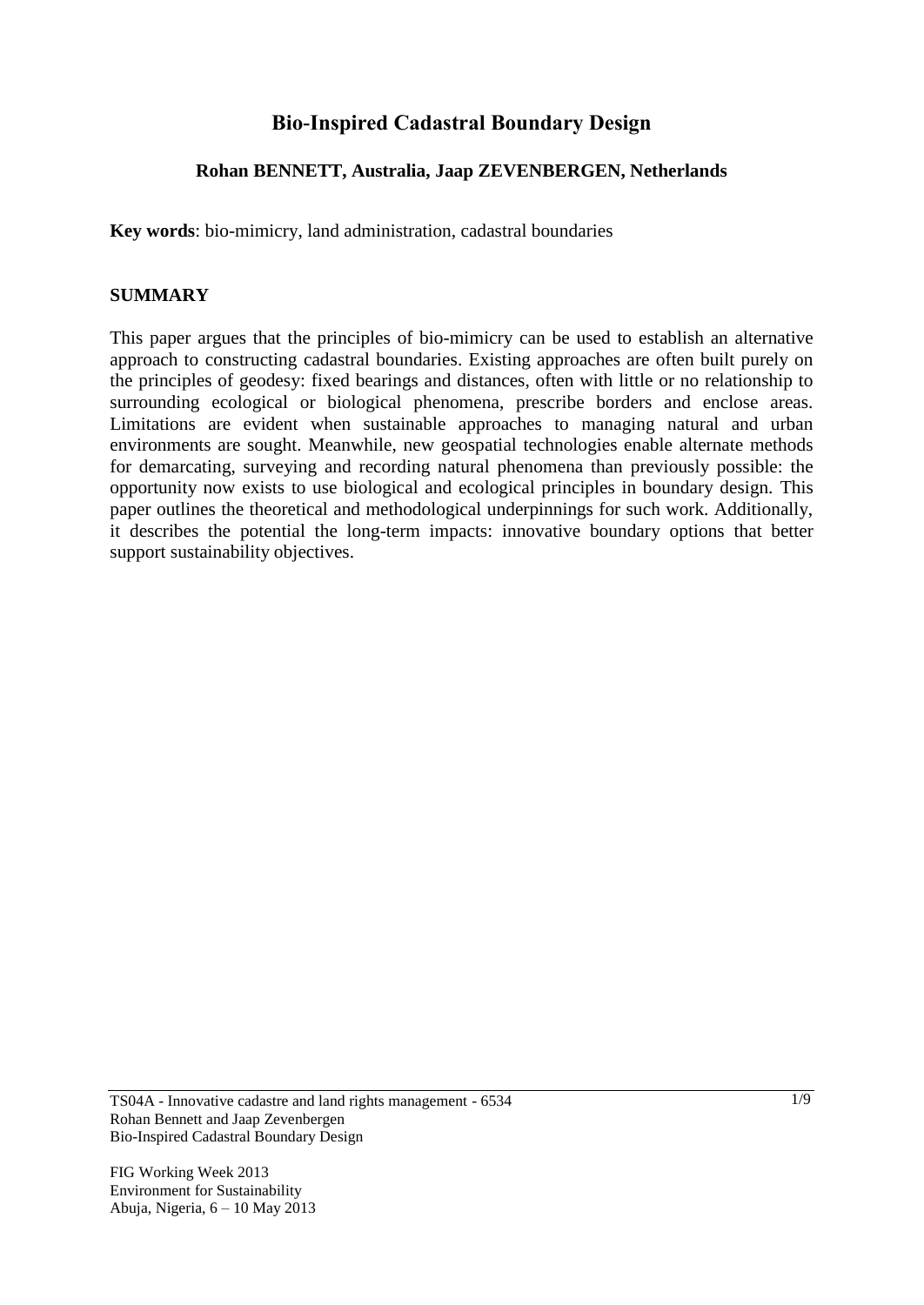# **Bio-Inspired Cadastral Boundary Design**

# **Rohan BENNETT, Australia, Jaap ZEVENBERGEN, Netherlands**

# **1. INTRODUCTION**

Conventional property boundaries often ignore underlying biological and ecological systems. The approach undermines natural processes and often results in unsustainable ecosystems. Ecological and biological systems actually provide blueprints for creating boundary systems that are more in tune with the environment.

This paper aims to explore this hypothesis in more detail and argues for the importance of further research in the area. First, problems relating to conventional boundary systems and ecosystems are discussed. Subsequently, areas of potential work are identified. The theoretical and methodological underpinnings for such work are proposed: biomimicry design principles lie at the heart of the approach. Finally, the potential outcomes of such work are discussed from a number of perspectives. The paper concludes with a summary of contents.

# **2. THE PROBLEM: CADASTRES AND UNDERMINED ECOSYSTEMS**

The conventional boundary systems of human populations undermine balanced ecosystems in three distinct ways. First (1), they ignore or weaken systems in surrounding natural environments (Bennett et al, 2010; Kloppenburg, 2004; Benyus, 2002; Altieri, 1999; 1983; Jackson, 1980; McHarg, 1969). Second (2), establishment and maintenance are often economically expensive (Baldwin, 1998; Dale and McLaughlin, 1999; Deininger, 2003). Third (3), very specific social norms must exist to ensure their recognition (Buckley and Kalarickal, 2006; Payne, 2001). To restore balance in ecological systems, these problems with conventional boundaries require attention.

Conventional boundary systems are primarily products of the agricultural revolution (Ting and Williamson, 1999). Barriers, either physical or invisible, supported by changed institutional norms served to alienate and protect crops from outside parties and threats. These barriers were documented in registers and cadastral maps and are commonly referred to as land parcels or properties. Two main systems emerged (Dale and McLaughlin, 1999): 'fixed' systems with very accurately demarcated, surveyed and recorded boundaries; and "general" systems with physical presence and more approximate definition. Prevalence of the systems accelerated during Europe"s enclosure movements and parallel pervasion of modern capitalism around the 16th century (Larsson, 1991). Colonization, and more recently globalization, saw the approaches adopted variously in most country contexts (Williamson et al, 2010). Recognition of the problems inherent in conventional boundary systems only emerged in the final decades of the 20th century.

TS04A - Innovative cadastre and land rights management - 6534 Rohan Bennett and Jaap Zevenbergen Bio-Inspired Cadastral Boundary Design

FIG Working Week 2013 Environment for Sustainability Abuja, Nigeria, 6 – 10 May 2013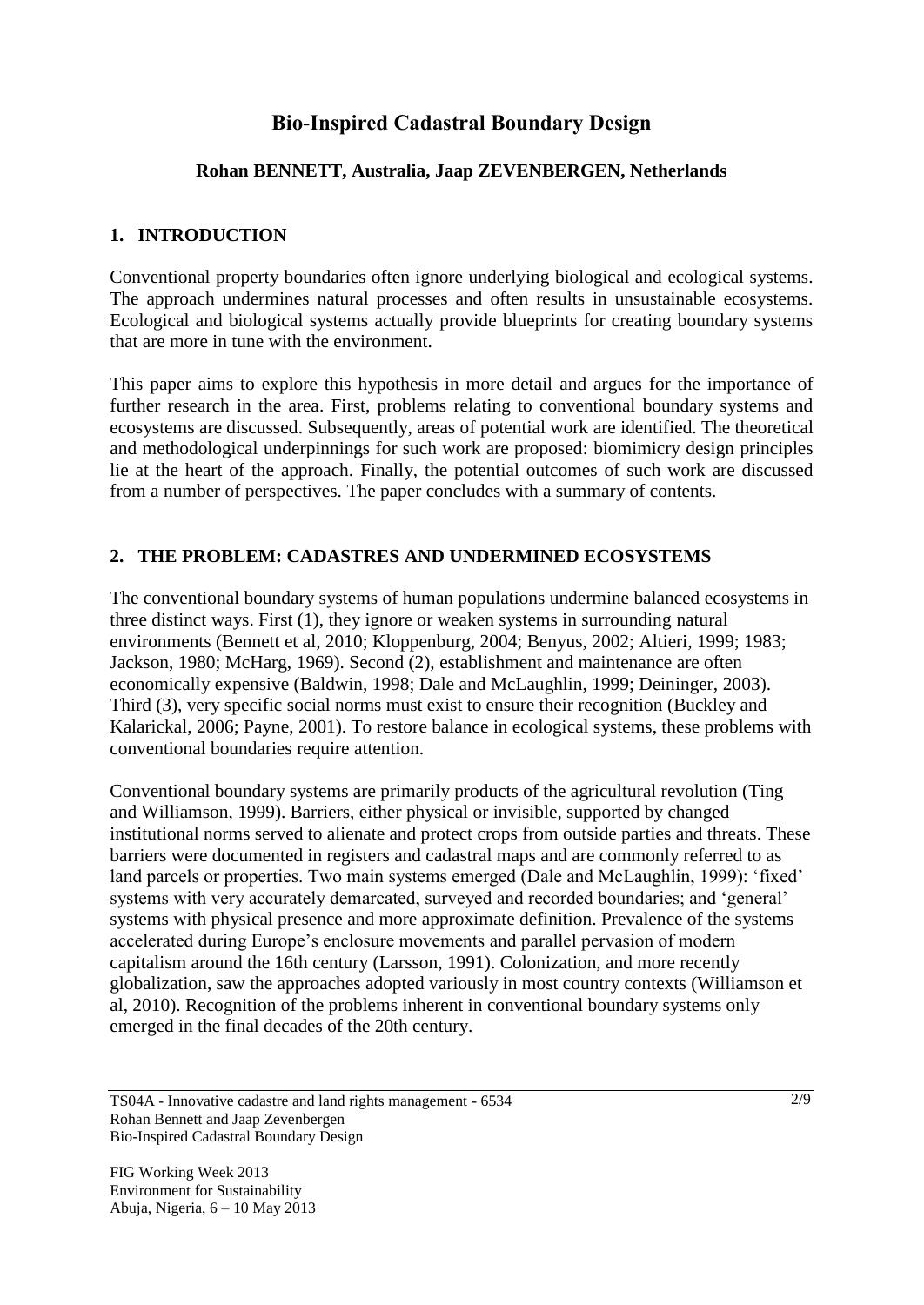The first problem, ecological ignorance, emerges because in conventional boundary systems the science of geodesy dominates over biology, geology, and ecology. Geometry is used to delineate physical space, not the natural boundaries inherent to biological and ecological systems. The oft sharp edges and corners of geodetic boundary systems disregard nature's predisposition for gradual transitions: natural processes at scales beyond a human delineated space are ignored or obstructed (Pimm, 1991; McHarg, 1971). The consequence has been system breakdown of natural processes. In agricultural settings, human delineated spaces are often developed as monocultures of single crops or single uses (Benyus, 2002). In natural contexts, these immature Type I systems are shown to be unsustainable and give way to more biologically diverse Type III environments (Allenby and Cooper, 1994). Although, it should be noted that nonequilibrium ecological systems also exist (Rohde, 2006; Walker, 1997; Sullivan, 1996).

The second problem, economic expense, emerges because the processes of establishing and maintaining conventional boundary systems are generally costly: adjudication, demarcation, surveying, and recordation activities can require significant resources (Henssen, 2010; Dale and Mclaughlin, 1999; Larsson, 1991). The four sub activities usually exhibit high levels of complexity, can be time consuming, and require availability of expert-labor and geo-ICT.

The third problem, the need for very specific social norms, arises because conventional boundary systems being artefacts of highly specific human constructs regarding the relationship between humans and land (c.f. De Soto, 2000; North and Thomas, 1973). These constructs, or norms- the on ground markers, maps, and registers- are primarily artefacts of agricultural and latter capitalist practices. Despite their dominance in many parts of the world, the norms still do not prevail in many human contexts (Ostrom, 1990). Consequently, the application of conventional boundary systems creates conflict between humans, and between humans and their ecologies.

Combined, the three problems undermine a balanced relationship between ecosystems and their human participants. Various lines of research attempt to resolve the specific problems. Work on rapid and low cost boundary establishment and recording processes focuses on the second problem (e.g. Griffith-Charles, 2011; FIG, 2010; RICS, 2011; Pirti et al, 2009; Fourie, 1995). At its core, this work tends to revolve around application of emerging geospatial technologies to surveying and recordation activities. Meanwhile, another body of work focuses on institutional development and alternative tenure models as a means to solve the third problem (e.g. Arko-Adjei, 2011; UN-Habitat, 2008; De Soto, 2000). For now, solutions to the first problem, the tendency for conventional systems to ignore underlying natural systems, are undeveloped. Whilst policies promoting synergies between natural and built environments are endorsed, for example the Pan-European Ecological Network (CoE, 2012), tools for operationalizing such policies are still limited. Scientific works demonstrating the interaction between human boundary activities and surrounding ecologies processes are already evident (c.f. van Gils and Loza Armand Ugon, 2006; van Gils et al, 2006; Ngene et al, 2010; van Gils, and Kayijamahe, 2010; Pittiglio et al, 2012), however, such lessons still require translation into cadastral boundary design options.

TS04A - Innovative cadastre and land rights management - 6534 Rohan Bennett and Jaap Zevenbergen Bio-Inspired Cadastral Boundary Design

FIG Working Week 2013 Environment for Sustainability Abuja, Nigeria, 6 – 10 May 2013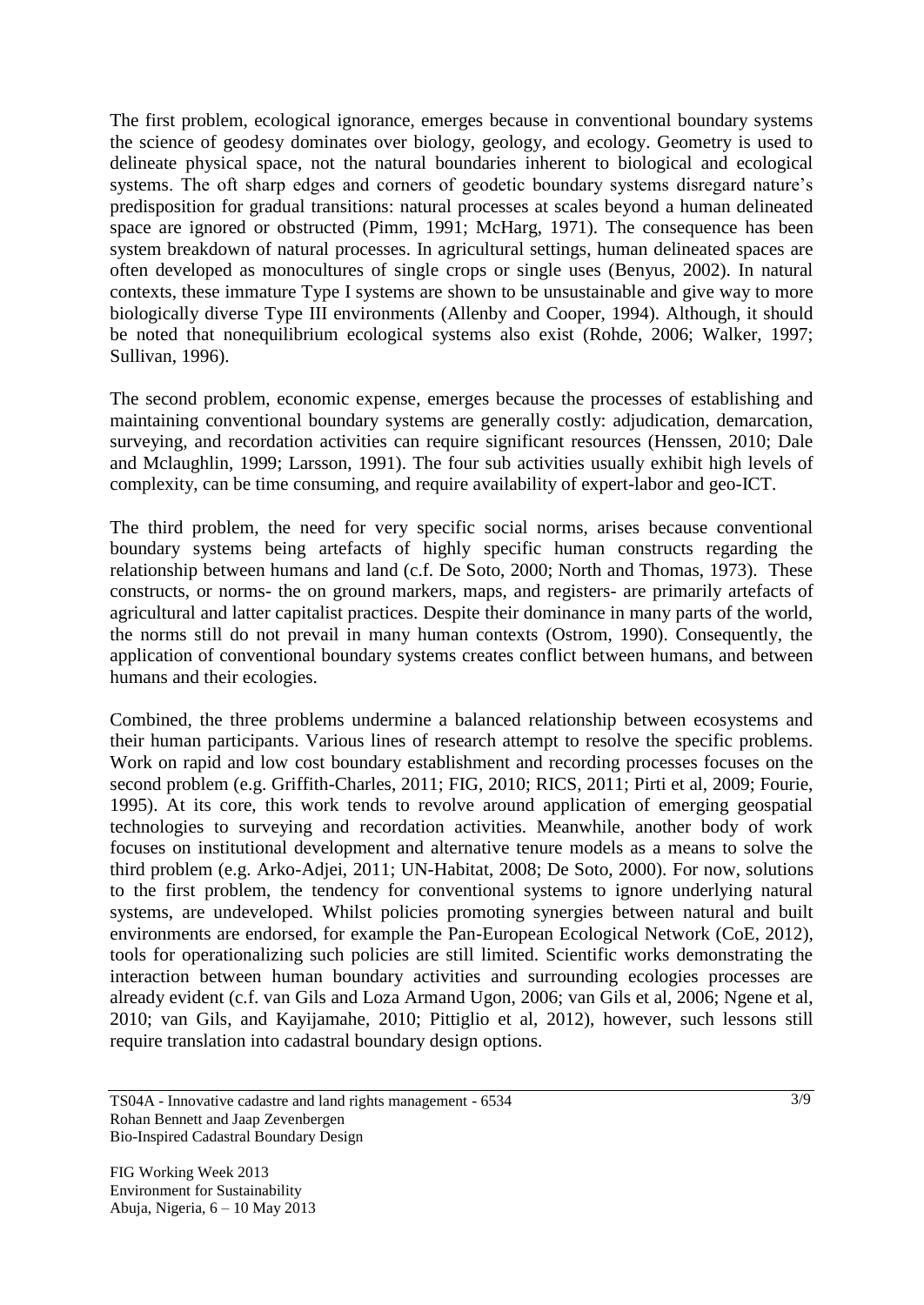### **3. BIO-INSPIRED BOUNDARIES: A POTENTIAL SOLUTION**

The first problem, ecological ignorance, is largely untouched in land administration circles. There lies the opportunity to develop an alternative set of boundary systems, ones that are sympathetic and opportunistic towards natural or existing biological and ecological systems, rather than being purely reliant on geodetic principles. More specifically, there is the need to: 1) articulate the requirements of contemporary cadastral boundary systems; 2) identify, catalogue, and select biological or ecological processes with viability in cadastral boundary design; 3) translate the lessons from the most viable approaches into requirement specifications for cadastral boundaries; 4) explore, examine, and select geospatial technologies that support the adjudication, demarcation, surveying, and recording of the biological and ecological boundary systems in practice; 5) design a framework of boundary options that fuses biological, ecological, and geospatial subsystems; and 6) evaluate and refine the new approaches in a number of contexts.

Achieving such objectives would fundamentally involve design research. Design research utilizes the scientific method to conceptualize, build and test something- as opposed to performing an experiment, observational study, modelling exercise, or comparative study. Design theories cut across many disciplines: there exists no standardized approach, although general principles are evident (e.g. TRIZ algorithm (Altshuller, 1999)).

Biomimicry is one subset of design approaches; however, arguably it is more a design philosophy than a rigorously defined process in itself. Early inspiration can be found in McHarg"s (1969) seminal text Design with Nature, whilst Benyus (2002), Kelly (1994), and McDonough and Braungart (2002), amongst others, articulate the guiding philosophy: principles inherent in nature should be used to inform the design process. A scientific foundation was provided by Passino (2005). In all cases, a strand of biological science is fused with a design approach and the principles from another disciplinary area, for example, architecture or agriculture. At a generic level, most approaches involve: 1) identifying a function to be performed, 2) 'biologizing' the question, 3) finding natures best practice, and 4) translating those best practices into buildable things (c.f. www.biomimicry.net).

As no specific biomimetic approach is yet evident in the realm of human boundary design, any design process would need to borrow from related disciplines where methodologies are already more established. These include electrical or energy engineering, civil engineering, and architecture- all typically associated with the 'built environment' to which geodesy is often linked. Typically, these approaches are conceptualized as iterative design spirals, design curves or trajectories. Activities often run in parallel and are oft repeated: iterative cycles are common and include problem redefinition; repeat translation or "biologization" of the problem; reinvestigation and observation of nature's strategies; recurring abstraction and application of the natural strategies on the problem domain; and recurring evaluation, revaluation, and synthesizing (Haastrich, 2007). To further the dialogue on bio-inspired cadastral boundary design- these design methodologies need to be further developed.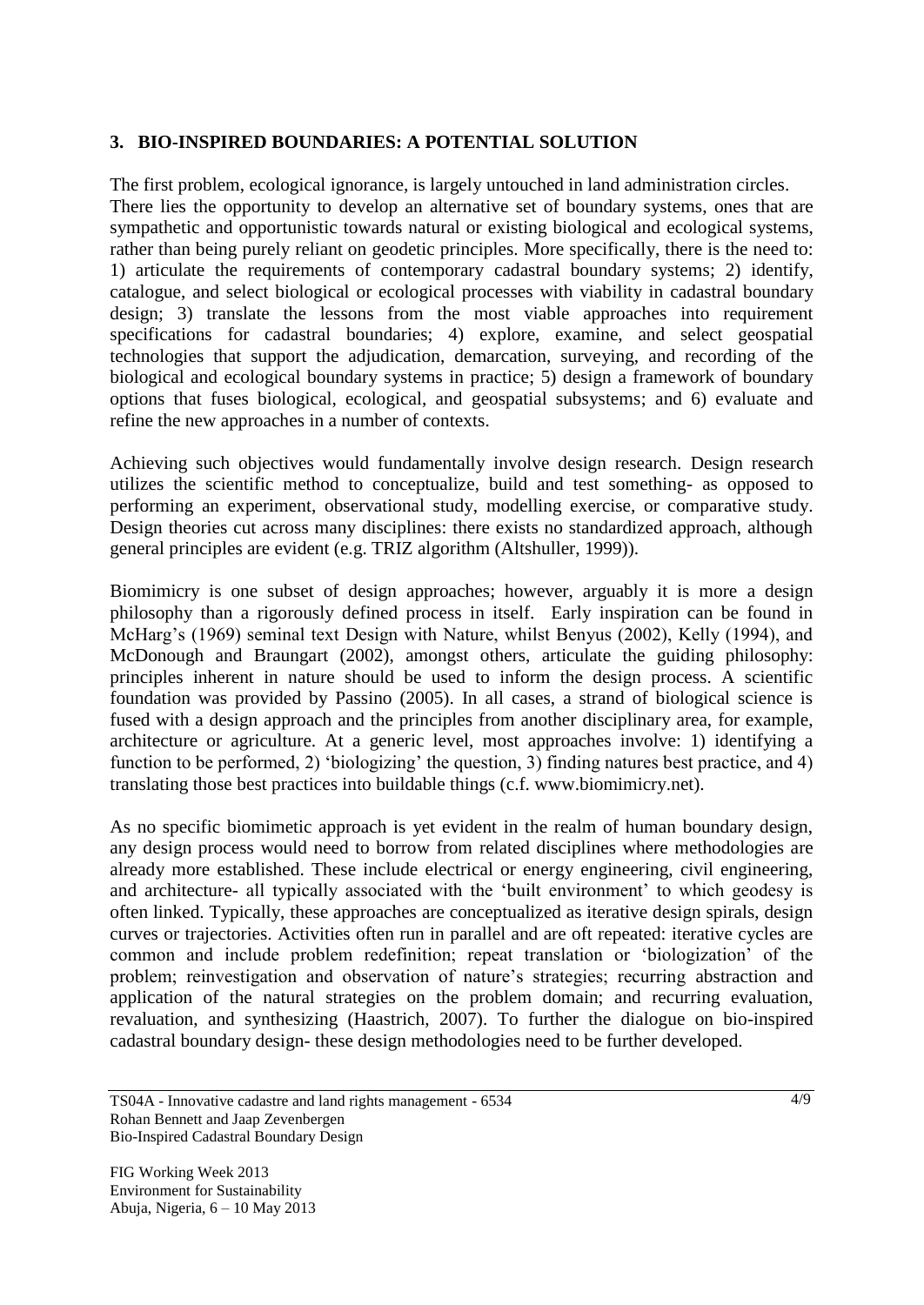# **4. THE POTENTIAL IMPACT OF BIO-INSPIRED CADASTRAL BOUNDARIES**

Bio-inspired boundaries have potential impacts from social, economic, and environmental perspectives. They may also have an impact on the scientific and research landscape across multiple disciplines.

Socially, the approaches may prove useful in contexts where customary boundary solutions are sought, such as the pastoralist approaches evident in both eastern and western parts of Sub-Saharan Africa, or the communal approaches to land access displayed by many indigenous groupings. Implementation will support tenure reconciliation in areas of conflict.

Economically, the bio-inspired approaches are likely to result in lower cost, more rapidly deployed, and more fit-for-purpose boundary systems. This will reduce the sometimes significant costs of human boundary design and implementation. The designs will promote pragmatic and innovative land and natural resource management and may lead to further economic opportunities for both private and public sectors.

From the environmental perspective, global and local level policies relating to climate change response, food security, and natural resource conflict could make direct reference to the outputs. As suggested, bio-inspired boundaries can support operationalization of policies frameworks such as endorsed by Pan-European Ecological Network (PEEN) that aim to reconcile nature policies, land use planning and urban development. Developments on this front would lead to practical changes in boundary creation within the region, and thus support sustainability in multiple human contexts, including both urban and agricultural settings.

From a science and research perspective, building on the shift in human boundary studies from the observational research paradigm to the design paradigm (Cagdas and Stubjkaer, 2009; 2011), the incorporation of biomimetric design principles can be seen as reasoned extension to human boundary design science. Such designs would introduce new concepts to geodesy, encourage multidisciplinary approaches, and promote new links between geodesists, biologists, and ecologists. Conventional boundary methods will be supplemented, and potentially superseded, by the new biomimetric approaches for solving the boundary problem. The innovation would inspire modifications to core curriculum design in geodetic and surveying courses.

Also within the specialist area, bio-inspired designs will inspire new opportunities for geodesy and geospatial technology application- these will be required to support the surveying and recordation of any new eco or bio-inspired boundary approaches. For example, could thermal, NIR, or other types of earth observation sensors play a role in boundary surveying if boundary demarcation approaches are fundamentally biological in nature? Or, what geospatial tools are available to support bounding an area of protected, but moving marine species. Developments on this front would lead to changes in boundary creation in practice, and thus support sustainability in multiple human contexts, including both urban and agricultural settings.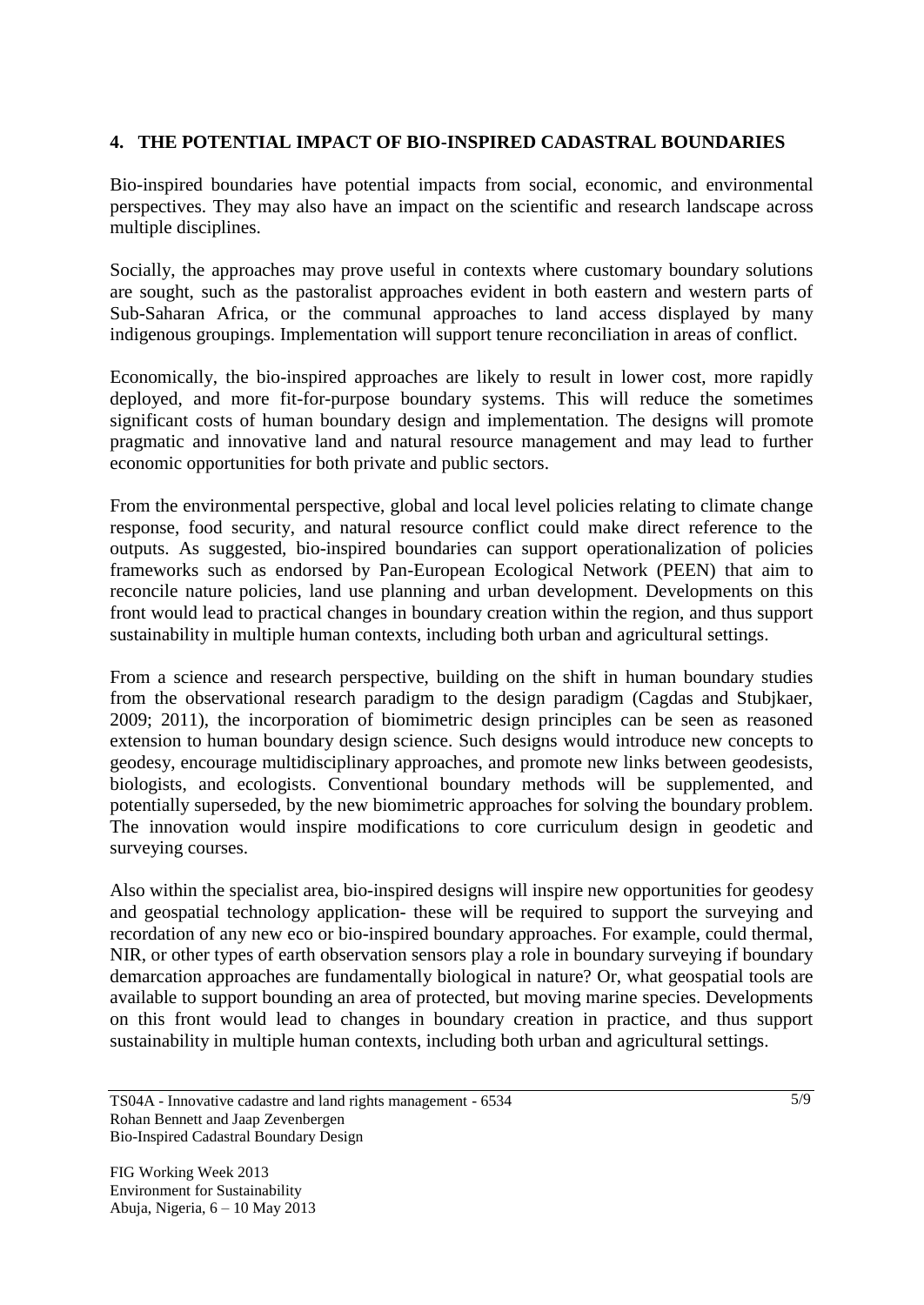Beyond the specialist area of cadastral boundary design, bio-inspired boundary designs would provide useful inputs for the disciplines of civil engineering, spatial planning, architecture, natural resource management, and public administration. These areas already maintain their own strands of biomimetric design research. All aim at developing more sustainable approaches to manage the interaction between ecological systems and human participants. An example in the European context is the Pan-European Ecological Network (PEEN). Endorsed in 1995 by 54 European countries during the  $3<sup>rd</sup>$  Environment for Europe Ministerial Conference, it aims to better synthesize existing nature policies, land use planning, and urban development. The boundary approaches suggested here would enhance these initiatives and thus support more balanced ecosystem design and management.

# **5. CONCLUSION**

This paper is built from the simple argument that the principles of biomimicry can be used to establish an alternative approach to constructing cadastral boundaries. Ecological and biological systems actually provide blueprints for creating boundary systems that are more in tune with the environment. Existing approaches are often built purely on the principles of geodesy: fixed bearings and distances, often with little or no relationship to surrounding ecological or biological phenomena, prescribe borders and enclose areas.The approach undermines natural processes and often results in unsustainable ecosystems. Limitations are evident when sustainable approaches to managing natural and urban environments are sought. New geospatial technologies enable alternate methods for demarcating, surveying and recording natural phenomena than previously possible: the opportunity now exists to use biological and ecological principles in boundary design. This paper outlined the theoretical and methodological underpinnings for such work. It described the potential the long-term impacts: innovative boundary options that better support sustainability objectives.

# **ACKNOWLEDGEMENT**

The authors would like to acknowledge the support from colleagues at the UNU School for Land Administration, University of Twente, Netherlands in the development of this paper.

### **REFERENCES**

- Allenby, B.R., and Cooper, W.E., (1994), Understanding industrial ecology from a biological systems perspective, Total Quality Environmental Management, 343-254.
- Altieri, M. A., (1995) Agroecology: the scientific basis of alternative agriculture. Intermediate Technology Publications (ITP), United Kingdom.
- Altieri, M.A., (1999), The ecological role of biodiversity in agroecosystems, Agriculture, Ecosystems and Environment, Volume 74, Issues 1–3, June 1999, Pages 19-31, ISSN 0167-8809, 10.1016/S0167-8809(99)00028-6.
- Altshuller, G., (1999). The Innovation Algorithm: TRIZ, systematic innovation, and technical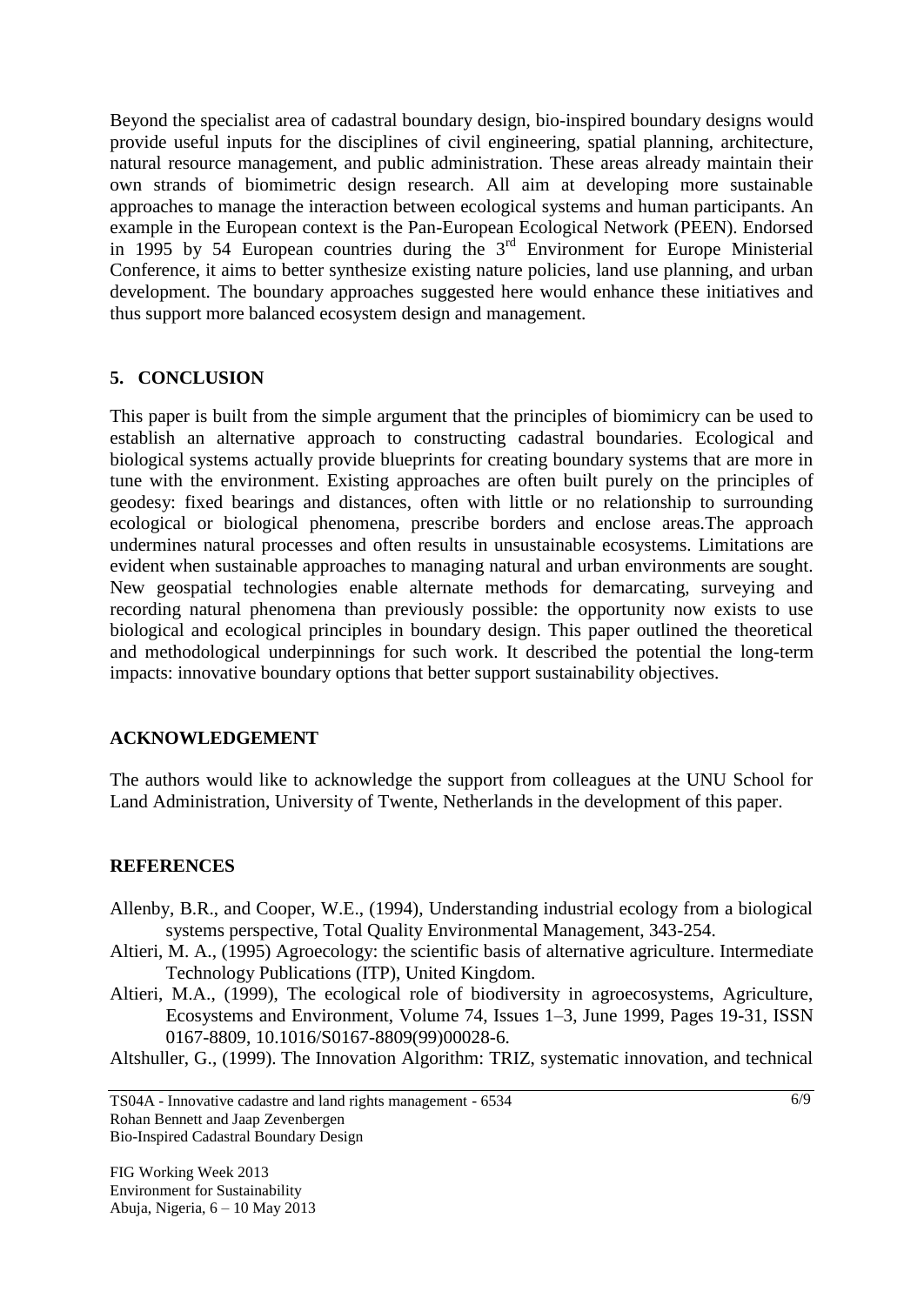creativity. Worcester, MA: Technical Innovation Center

- Arko-Adjei, A., (2011). Adapting Land Administration to the Institutional Framework of Customary Tenure - Case of peri-urban Ghana, Phd TU Delft, the Netherlands.
- Baldwin, R.A., Bogaerts, T., Csaki, C., Dale, P>F., and Zichy, A., (1998), The Development of Land markets in Cetnral and Eastern Europe, Report to the European Union Action for Cooperation in the Field of Economics.
- Bennett, R.M., Kitchingman, A. and Leach, J., (2010), On the nature and utility of natural boundaries for land and marine administration. In: Land use policy, 27 (2010)3 pp. 772-779.
- Bennett, R.M. and van der Molen, P. (2012) Greening the cadastre : incorporating natural fuzzy boundaries. In: GIM international : the global magazine for geomatics, 26 (2012)5 pp. 20-23
- Benyus, J.M., (2002), Biomimicry: Innovation Inspired by nature, Harper Perennial, United States.
- Buckley, R M and J Kalarickal (2006), "Land market issues: the mystery of capital revisited. Urban land policy – is titling the answer?", Chapter 3 in R M Buckley and J Kalarickal (editors), Thirty Years of World Bank Shelter Lending: Directions in Development
- Cagdas, V, and Stubkjaer, E., (2009), Doctoral research on cadastral development, Land Use Policy, 26, 869-889.
- Cagdas, V, and Stubkjaer, E., (2011), 'Design research for cadastral systems' Computers, Environment and Urban Systems, vol 35, no. 1, pp. 77-87.
- CoE, (2012), Ecological Networks Pan-European Ecological Network (PEEN), Council of Europe, [http://www.coe.int/t/dg4/cultureheritage/nature/econetworks/default\\_en.asp](http://www.coe.int/t/dg4/cultureheritage/nature/econetworks/default_en.asp) (accessed 7th September 2012)
- Dale, P., and McLaughlin, J.D., (1999), Land Administration, Oxford University Press, New York, United States.
- Deininger, K., (2003). Land policies for growth and poverty reduction. A World Bank policy research report, Oxford: Oxford University Press.
- De Soto, H., (2000), The Mystery of Capital, Basic Books, 1st edition, September 5.
- Faludi, J., (2005), Biomimicry For Freen Design (A How-To), World Changing Change Your Thinking, <http://www.worldchanging.com/archives/003680.html> (July 18th 2012).
- FIG, (2010), The Social Tenure Domain Model- A Pro Poor Land Tool, FIG Publication 52, UN-HABITAT, GLTN, Copenhagen, Denmark.
- Fourie, D. C. (1994), Options for the Cadastre in the New South Africa. Report for the cadastre in the new South Africa: Report to the South African Council for Professional and Technical Surveyors.
- Griffith-Charles, C. (2011). The application of the social tenure domain model (STDM) to family land in Trinidad and Tobago. Land Use Policy, 28(3), 514-522.
- Hastrich C (2007) Biomimicry: a tool for innovation. Tech. rep., The Biomimicry Institute. <http://www.biomimicryinstitute.org/about-us/biomimicry-a-tool-for-innovation.html>
- Henssen, J., (2010), Land registration and cadastre systems: principles and related issues, Lecture Notes, Masters Program in Land Management and Land Tenure, TU Munchen, Germany.

Jackson, W., (1980), New roots for agriculture, Friends of the Earth, United States.

TS04A - Innovative cadastre and land rights management - 6534 Rohan Bennett and Jaap Zevenbergen Bio-Inspired Cadastral Boundary Design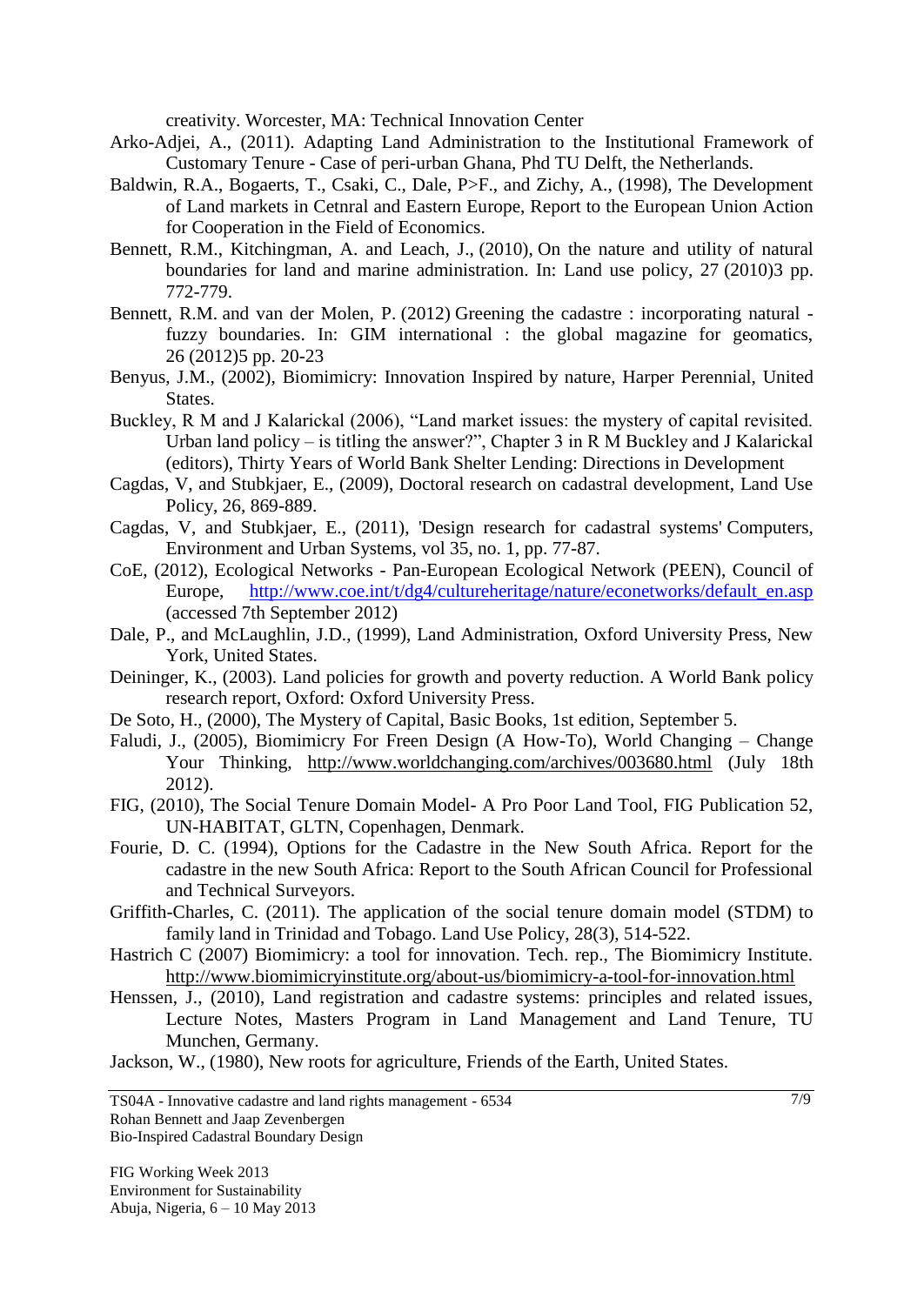- Kalantari, M., Rajabifard, A., Wallace, J., and Williamson, I.P., (2008), Spatially Referenced Legal Property Objects, *Journal of Land Use Policy*, Vol. 25, Issue 23, p173-181.
- Kelly, K., (1995), Out of Control: The New Biology of Machines, Social Systems, and the Economic World, Perseus Books, United States.
- Kloppenburg, J. R. (2004). First the seed: the political economy of plant biotechnology, 1492- 2000. Madison, Wis, University of Wisconsin Press.
- Larsson, G. (1991). Land Registration and Cadastral Systems: Tools for land information and management. Longman Scientific and Technical.
- Lengoiboni, M., (2010), Pastoralism within land administration in Kenya- The missing link, Land Use Policy, 27(2), 579-588
- McDonough, W., and Braungart, M., (2002), Cradle to Cradle: Remaking the Way We Make Things, North Point Press, United States.
- Ngene, S.M., van Gils, H.A.M.J., van Wieren, S.E., Rasmussen, H., Skidmore, A.K., Prins, H.H.T., Toxopeus, A.G. and ... [et al.] (2010) The ranging patterns of elephants in Marsabit protected area, Kenya : the use of satellite linked GPS collars. In: African journal of ecology, 48 (2010)2 pp. 386-400
- Oosterom, van, P.J.M., Lemmen, C.H.J., Ingvarsson, T., van der Molen, P., Ploeger, H., Quak, W., Stoter, J., and Zevenbergen, J., (2006), The core cadastral domain model, *Computers, Environment and Urban Systems*, Volume 30, 5.
- Ostrom, E., (1990), Governing the Commons: The Evolution of Institutions from Collective Action, Political Economy of Institutions and Decisions, Cambridge University Press, United States.
- Passino, K. M., (2004). Biomimicry for Optimization, Control, and Automation. Springer.
- Payne, G., (2001). Urban land tenure policy options: Titles or rights?, Habitat International, 25(3), 415–429.
- Pimm, S.L., (1991), The balance of nature? : ecological issues in the conservation of species and communities, The University of Chicago Press, United States.
- Pittiglio, C., Skidmore, A.K., van Gils, H.A.M.J. and ... [et al.] (2012) Identifying transit corridors for elephant using a long time - series. In: International journal of applied earth observation and geoinformation : JAG, 14 (2012)1 pp. 61-72.
- Pirti, A., Arslan, N., Deveci, B., Aydin, O., Erkaya, H., and Hobas, R.G., (2009), Real-time kinematic GPS for cadastral surveying, Survey Review, 41, 314, 339-351.
- Stoter, J., and Salzmann, M., (2003), Towards a 3D cadastre: where do cadastral needs and technical possibilities meet?, *Computers, Environment and Urban Systems*, Volume 27, Issue 4, July 2003, Pages 395-410.
- Sullivan, S., (1996), Towards a non-equilibrium ecology: perspectives from an arid land, Journal of Biogeography, 23(1), pp1-5.
- Rohde, K., (2006), Nonequilibrium Ecology, University of New England Press, Australia

RICS, (2011), Crowdsourcing for Land Administration, RICS, United Kingdom.

- Ting, L., and Williamson, I.P., (1999), Cadastral Trends: A Synthesis. Australian Surveyor, 44(1), p46-54.
- UN-Habitat, (2008), Secure Land Rights for all. UN-Habitat, Global Land Tools Network, Kenya
- van Gils, H.A.M.J. and Loza Armand Ugon, A.V. (2006) What drives conversion of tropical forest in Carrasco province, Bolivia?. In: Ambio : a journal of the human environment,